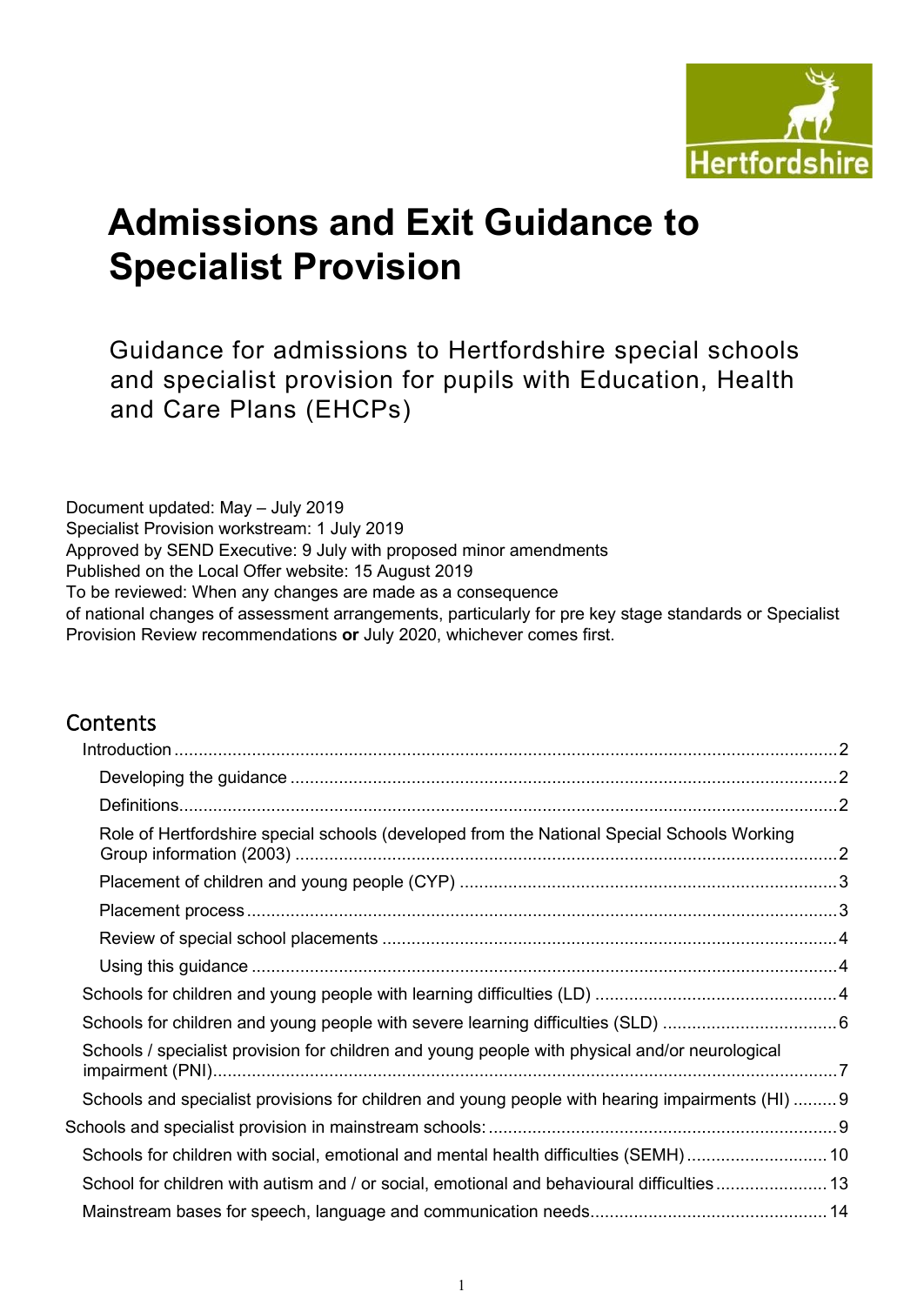## <span id="page-1-0"></span>**Introduction**

## <span id="page-1-1"></span>**Developing the guidance**

This guidance has been updated through the Specialist Provision workstream. **The guidance does not represent a blanket policy; it is a framework and basis for considering the setting in which the special educational needs of an individual child or young person can be appropriately met.**

The guidance aims to provide clarity for parents / carers, early years settings, schools, colleges and other partners. It will be used by provision panels when considering requests for specialist placements to help inform the recommendation for the type of setting that will best meet the needs of the child.

The guidance is designed to be used alongside the work being developed on the descriptors of need / provision and the core offer for special schools and specialist provisions as part of a graduated approach to meeting local needs.

**It is recognised that many children and young people have a range of needs, and all schools, including special schools, are expected to make reasonable adjustments to meet the full range of needs of a pupil in line with the Equality Act 2010.** Further Guidance can be found in the [Equality and Human Rights Commission Technical Guidance](https://www.equalityhumanrights.com/en/publication-download/technical-guidance-schools-england)  [for Schools](https://www.equalityhumanrights.com/en/publication-download/technical-guidance-schools-england) which outlines the requirements of the Equality Act 2010 for schools in relation to the provision of education and access to benefits, facilities or services, both educational and non-educational.

## <span id="page-1-2"></span>**Definitions**

Current DfE Pupil Level Annual School Census (PLASC) categories will continue to be used in this guidance to distinguish between types of need.

For the purpose of this guidance, children and young people are referred to as CYP.

### <span id="page-1-3"></span>**Role of Hertfordshire special schools (developed from the National Special Schools Working Group information (2003)**

- To provide high-quality education and care for CYP, and demonstrate expertise in working with CYP with complex learning difficulties, behavioural difficulties and with sensory or physical impairments
- To provide a role in the broader community provision, ensuring effective partnership working between special and mainstream schools, the wider community, and health and social services, to meet the needs of CYP and their families in a holistic way
- To innovate in curricular development, and develop different ways of providing effectively for CYP with a range of SEND, and facilitating their inclusion into mainstream provision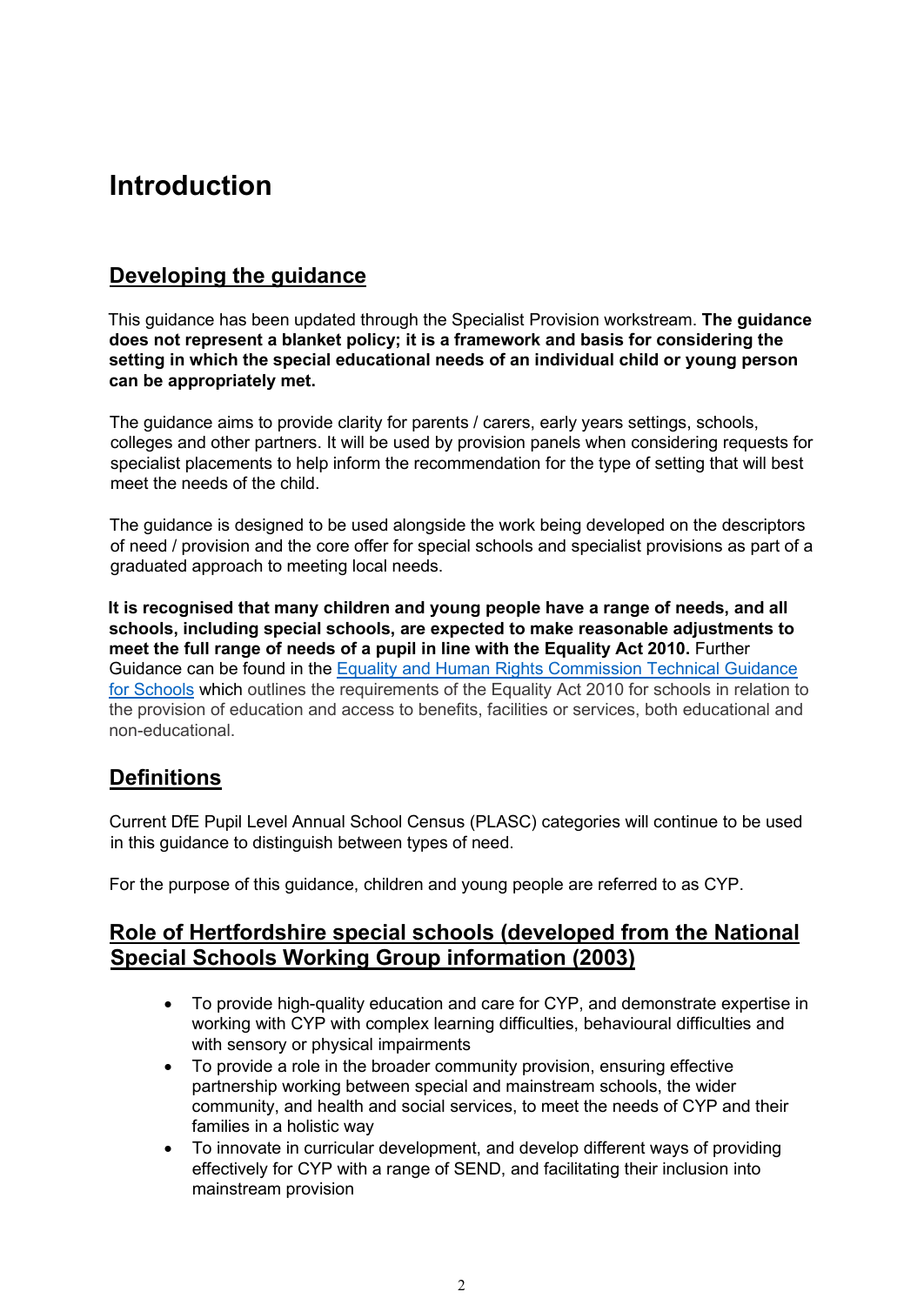- To have high expectations of all CYP with SEND, to raise levels of attainment and achievement and to clearly demonstrate progress across all areas of the CYP's development
- To provide resource bases for teaching methods, resources, and ideas, for both special and mainstream schools
- To be outward-looking, working in collaboration with Hertfordshire County Council specialist services to seamlessly integrate specialist staff and CYP with SEND into the wider community of schools
- To be flexible in meeting the needs of CYP, families and in adapting their approaches and accommodation to meet changing needs
- To prepare CYP for transition, either within education and into the life outside school and / or into adulthood

Special schools in Hertfordshire are an important contributor to the services and provision which the local authority makes for CYP with SEND. Hertfordshire special schools offer a variety of provision, including school to school support, through their distinctive areas of expertise.

## <span id="page-2-0"></span>**Placement of children and young people (CYP)**

CYP placed in special schools and specialist provision of whatever type are likely to have a significant range of needs. Hertfordshire special schools provide placements for CYP with the most significant needs who require a specialist curriculum and approach to teaching and learning. **A CYP may meet the admissions guidance for a special school; however parents / carers are still able to choose a mainstream setting if they wish to.**

'If a parent of a child, or young person, wants that child or young person to attend a mainstream setting, the LA can only refuse if a mainstream placement would be incompatible with the efficient education of others, **and** there are no reasonable steps the LA could take to avoid this (section 33 Children and Families Act 2014). The degree or complexity of their needs or disabilities, and the suitability of mainstream, is **not** a reason in law for refusal of mainstream. This applies not just to attending a mainstream school or college but also to taking mainstream courses.'

(taken from IPSEA Website)

For some CYP the combination of their needs and current context requires a special school placement, at least for a period of time or as a flexible dual placement arrangement (see Dual Placement Guidance 2019). CYP placed in specialist provision in mainstream schools would not usually meet the admissions guidance for a special school. CYP placed in specialist provision will be able to access a mainstream curriculum with the right on site specialist support and provision.

## <span id="page-2-1"></span>**Placement process**

The local authority is responsible for the decision to place a CYP in a special school or a specialist provision. A provision panel with multi-professional membership considers individuals with an Education Health and Care Plan (EHCP) where a specialist placement is requested, as advised in the Code of Practice (paragraph 9:78), and makes a recommendation on type of placement. Full details about the operation of provision panels are available in a separate 'Terms of reference' document (December 2016).

CYP will only be admitted to special schools or formally designated 'specialist provisions' in mainstream schools if they have an EHCP, or in exceptional cases, for example when a child moves into the area from a different country and an Education, Health and Care Assessment has started.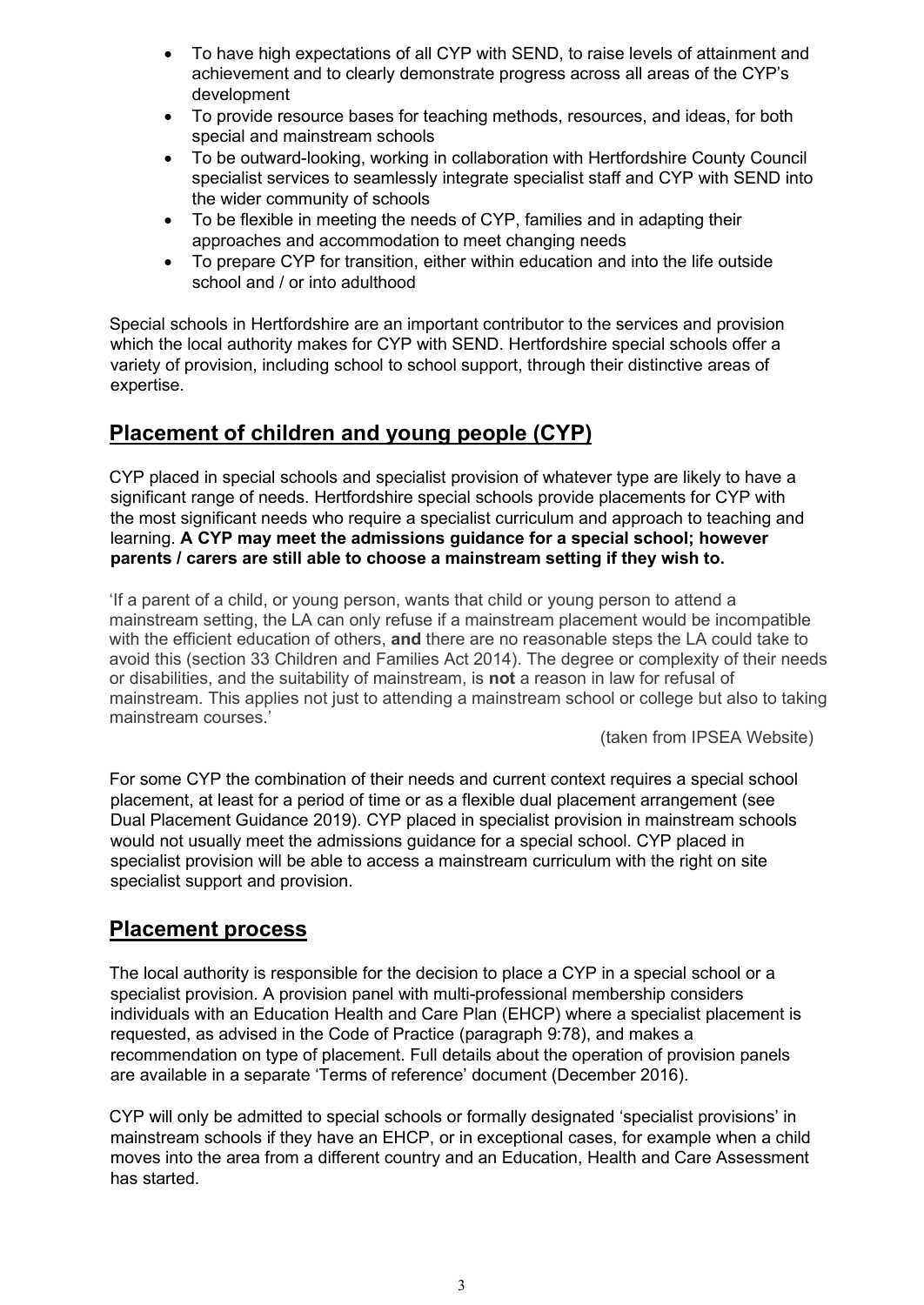## <span id="page-3-0"></span>**Review of special school placements**

The annual review is the usual way in which parents, schools and the local authority can together review the CYP's progress towards meeting the outcomes specified in his or her EHCP (see Reviewing an EHC Plan section of the Code of Practice, paragraph 9:166 – 9:210). As part of the annual review the details of the CYP's current placement will be discussed and parents together with the school may wish to discuss the appropriateness of the placement. If the school believes it is no longer the right setting to meet the CYP's needs, or the needs have changed (evidenced by assessment information), consideration may be given to amending the plan to specify what would be required to enable them to meet the needs, or seeking an alternative placement either in another special school or in a mainstream school or specialist provision in a mainstream school. This Admissions Guidance for special schools or specialist provisions would be applied by the panel when considering the request for a change in type of provision. An Annual Review can be called forward if needed.

For some CYP it is appropriate for them to continue their education in the same type of special school, but it may be considered appropriate to meeting their needs to consider dual placement at another school. The parents / carers, young person and the two schools would need to agree this and set up an agreement on how this would operate (see Dual Placement Guidance) Their programme might involve time spent in another type of special school or a mainstream school or a college.

It is important to note that consideration by the local authority of requests for specialist provision can only be made following informed expression of parental preference. Schools may wish to contact their named SEN Officer for advice if they anticipate that a change of placement may be considered at the annual review.

## <span id="page-3-1"></span>**Using this guidance**

There is a separate section for each type of special school / specialist provision in this document. Levels and descriptors used in the following sections for each sector are provided as *guidance* for making the decision about whether a child or young person would be appropriately placed in a special school. The guidance will in time be used in conjunction with exemplar case studies and the examples of children's functioning they provide. This is particularly important where needs are less clear and/or information appears contradictory.

The panel will consider assessment information provided by the family and the school as well as assessment information from other services and professionals. Where evidence is incomplete or contradictory, further information or scrutiny will be requested by the panel.

## <span id="page-3-2"></span>**Schools for children and young people with learning difficulties (LD)**

**[Middleton School](http://middleton.herts.sch.uk/) (Primary), Ware (4 – 11) [Colnbrook](https://www.colnbrook.herts.sch.uk/) [School](https://www.colnbrook.herts.sch.uk/) (Primary), Watford (4 – 11) [Southfield School](https://www.southfield.herts.sch.uk/) [\(](https://www.southfield.herts.sch.uk/)Primary), Hatfield (4 – 11) [Woolgrove School](http://woolgrove.herts.sch.uk/) (Primary), Letchworth (4 – 11) [Collett School](http://www.collett.herts.sch.uk/) [\(](http://www.collett.herts.sch.uk/)All Age), Hemel Hempstead (4 – 16) [St Lukes School](http://www.stlukes.herts.sch.uk/) (Year 2 – Year 11), Redbourn (7 – 16) [Pinewood School](https://www.pinewood.herts.sch.uk/) (Secondary), Ware (11 – 16) [The Valley School](https://thevalley.herts.sch.uk/) (Secondary), Stevenage (11 – 16) [Garston Manor School](https://www.garstonmanor.herts.sch.uk/) [\(](https://www.garstonmanor.herts.sch.uk/)Secondary), Garston (11 – 16)**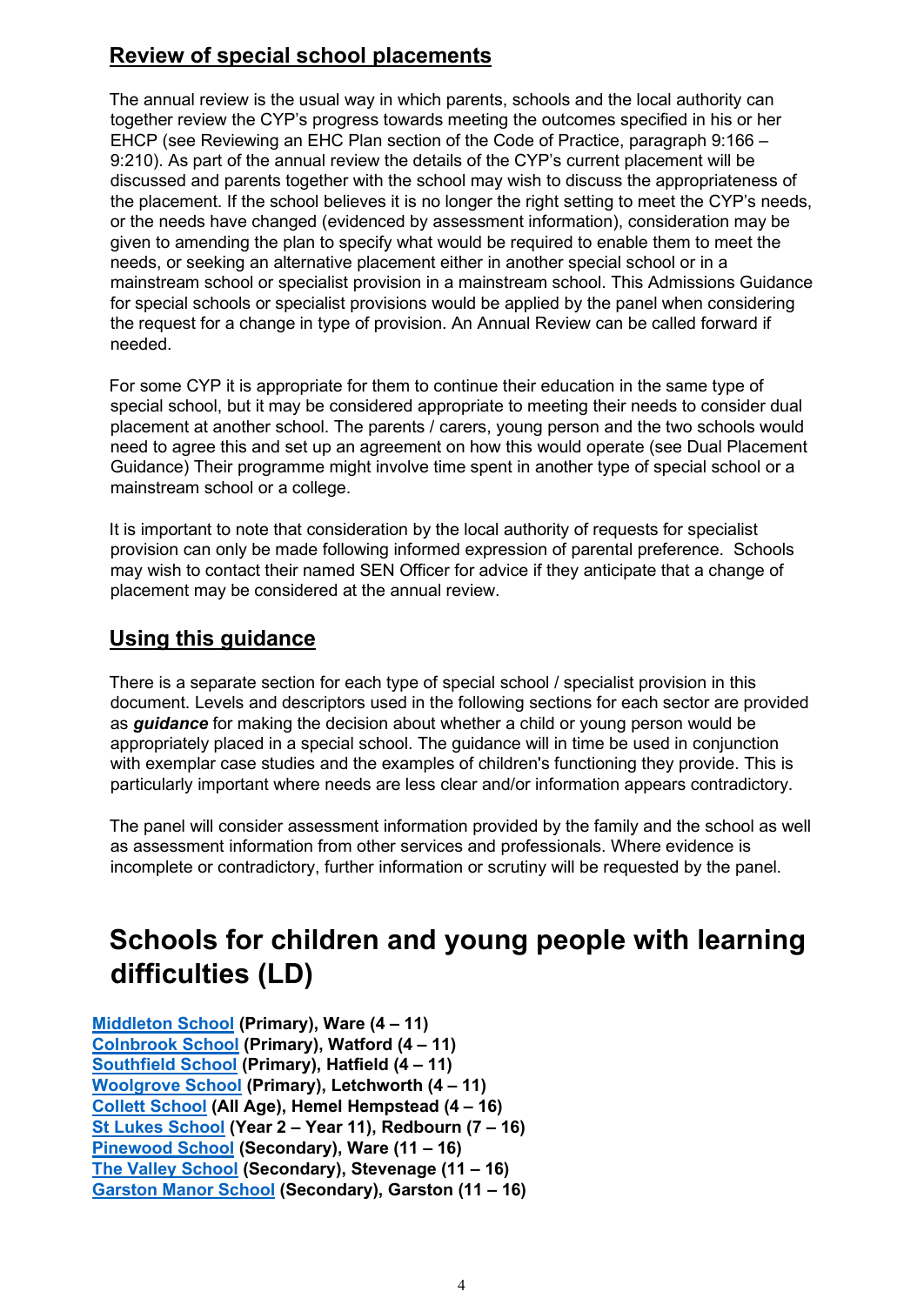CYP will be attaining at a low academic level, either because of a global learning difficulty or because of the impact of autism and/or a speech and language disorder on their functioning. The impact on functioning will be in terms of academic attainment and also likely to be on social communication and interaction skills.

CYP placed in this type of school have a primary need in the areas of significant learning disabilities (LD) which impact significantly on attainment and progress. This will often present alongside autistic spectrum disorder (ASD) or speech, language and communication needs (SLCN). There may also be secondary needs, such as behavioural and emotional or physical and sensory difficulties, but these will not be as the main presenting need, but will form part of the range of needs. Some CYP will also have additional needs, such as Attention Deficit Hyperactivity Disorder (ADHD), or Dyspraxia. Medical issues may require daily supervision from an adult and potential intervention.

CYP will be operating in the LD cognitive range, as described below, and their ability to make progress will be limited across all areas of development. They will have a life-long learning disability which requires a multi-disciplinary service response.

CYP will require a differentiated and often personalised curriculum to meet their profile of need.

The following sections give a guide to the typical level of functioning in the three main areas of need which would mean a CYP is suitable for placement in this type of school. A CYP may have the level of functioning described in one or more of these three areas, but not every bullet point under the three headings will necessarily need to be met.

For placement in a secondary LD school at Yr7, assessment information in Yr5 will be drawn on because these will feature in the annual review report used to inform the decision about secondary transfer placement.

Typical levels of functioning:

### **LD**

The majority of CYP with learning disabilities will be identified early in their school careers. Their general level of academic attainment will be considerably below that of their peers and they will have particular difficulties acquiring and maintaining basic numeracy and literacy skills. CYP with learning disabilities will have additional needs for example speech and language difficulties or difficulties relating to other pupils or adults.

Indicators will include:

- The pupil's attainment will be significantly below age related expectations and typically 50% below
- Overall cognitive profile between the first and second percentile
- For Primary aged children they will be attaining at around half chronological age as indicated by EYFS/IEALD
- The pupil consistently needs modification of both content, pace and materials for the majority of the curriculum, including significant scaffolding and use of simplified language
- Evidence that includes a range of samples of annotated unsupported work, observations made by outreach teams, EP cognitive assessments, Speech and Language Therapist reports with age related norms and school reports.

#### *And in addition could have*

i) ASD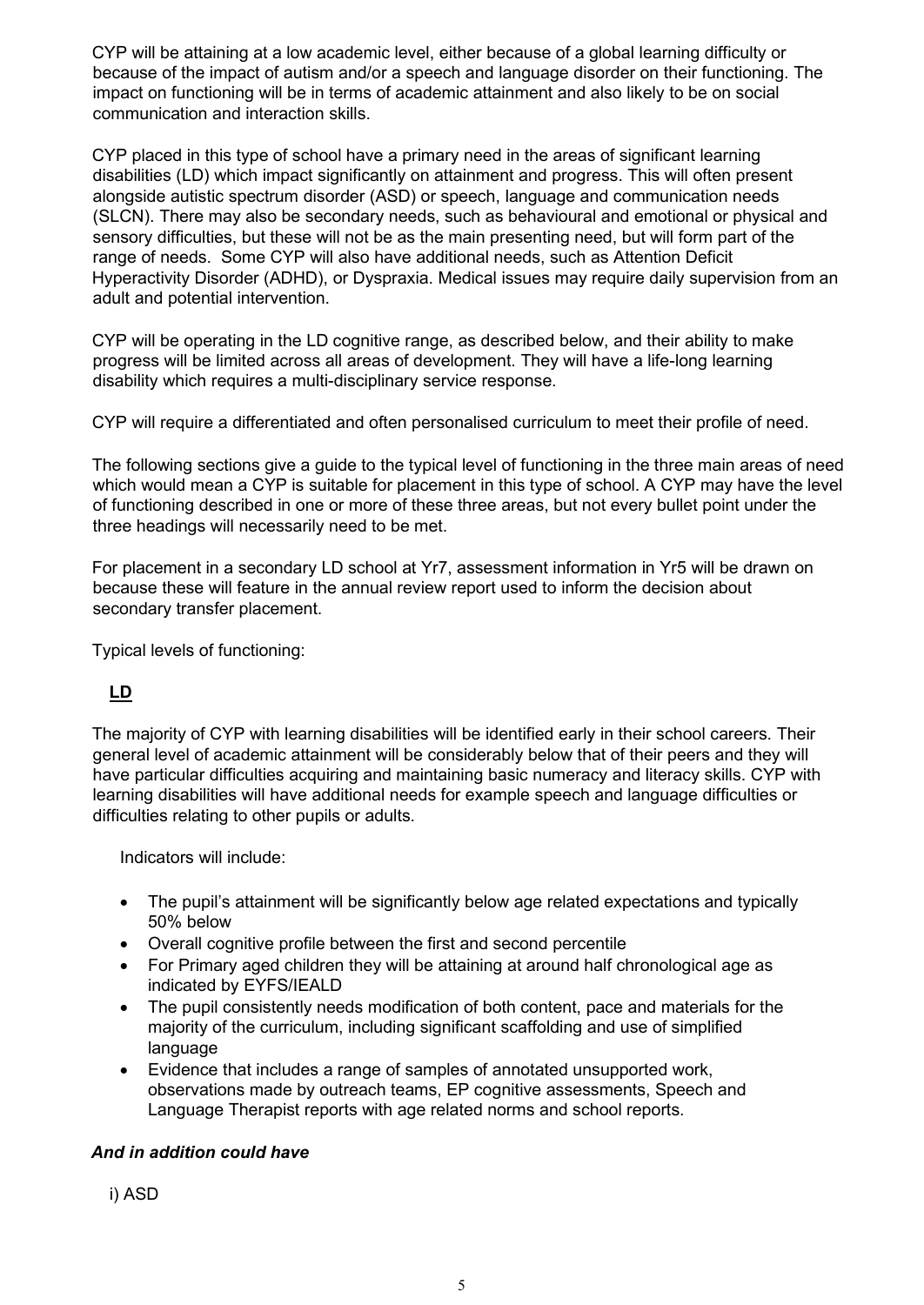- Diagnosis of autism or multidisciplinary assessment of characteristics universally accepted as falling within the autism spectrum
- Evidence of significant and prolonged difficulties in social communication and interaction
- Poor receptive language skills, with performance often measured at or below 2nd percentile
- Variable or inconsistent ('spiky') cognitive ability profile with attainment limited by impact of the autism, so that the CYP is operating at the levels defined in previous section.

#### *and/or*

ii) SLCN

- Expressive and/or receptive language at or below 2nd percentile (a speech and language disorder)
- Variable or inconsistent ('spiky') cognitive ability profile with attainment limited by impact of the speech and language disorder, so that the child or young person is operating at the levels defined in the LD section above.
- Speech and/or language skills considerably below the level of non-verbal skills, as indicated by standardised assessment or by a significant discrepancy between speaking and listening and other core subjects

#### **Exit Guidance**

Assessment information evidences that the CYP has either made significantly greater or less progress than their peers and may be ready to return to a mainstream school or meet the admissions guidance for another type of school / specialist provision that might better meet their needs and provide a more suitable peer group (change in the specified provision in section F of the EHCP).

## <span id="page-5-0"></span>**Schools for children and young people with severe learning difficulties (SLD)**

**Schools:** 

**[Amwell View School,](https://amwell.herts.sch.uk/) Ware (2 – 19) [Lakeside School,](http://www.lakeside.herts.sch.uk/) Welwyn Garden City (2 – 19) [Greenside School,](http://www.greenside.herts.sch.uk/) Stevenage (2 – 19) [Watling View School,](http://www.watlingview.herts.sch.uk/) St Albans (2 – 19) [Woodfield](https://woodfield.herts.sch.uk/) [School,](https://woodfield.herts.sch.uk/) Hemel Hempstead (3 – 19) [Breakspeare School,](https://www.breakspeare.herts.sch.uk/) Abbots Langley (2 – 19)** 

CYP will be operating in the SLD cognitive range, as described below, and their ability to make progress will be limited across all areas of development. They have a life-long learning disability which requires a multi-disciplinary service response.

Where there has been standardised testing of cognitive functioning, **the vast majority of CYP will be assessed as being at or below the 1st percentile**. Progress of children and young people will be measured using the engagement and progress steps. Pre key stage standards replaced P levels 5 – 8 from September 2018 for SLD pupils who can access subject based study, and P levels  $1 - 4$  continue to be used in 2018/2019 for those pupils who do not access subject based study. There are further changes expected in 2020 and this section will then be updated accordingly.

Children and young people will have significant and multiple disabilities which may include some or all of the following: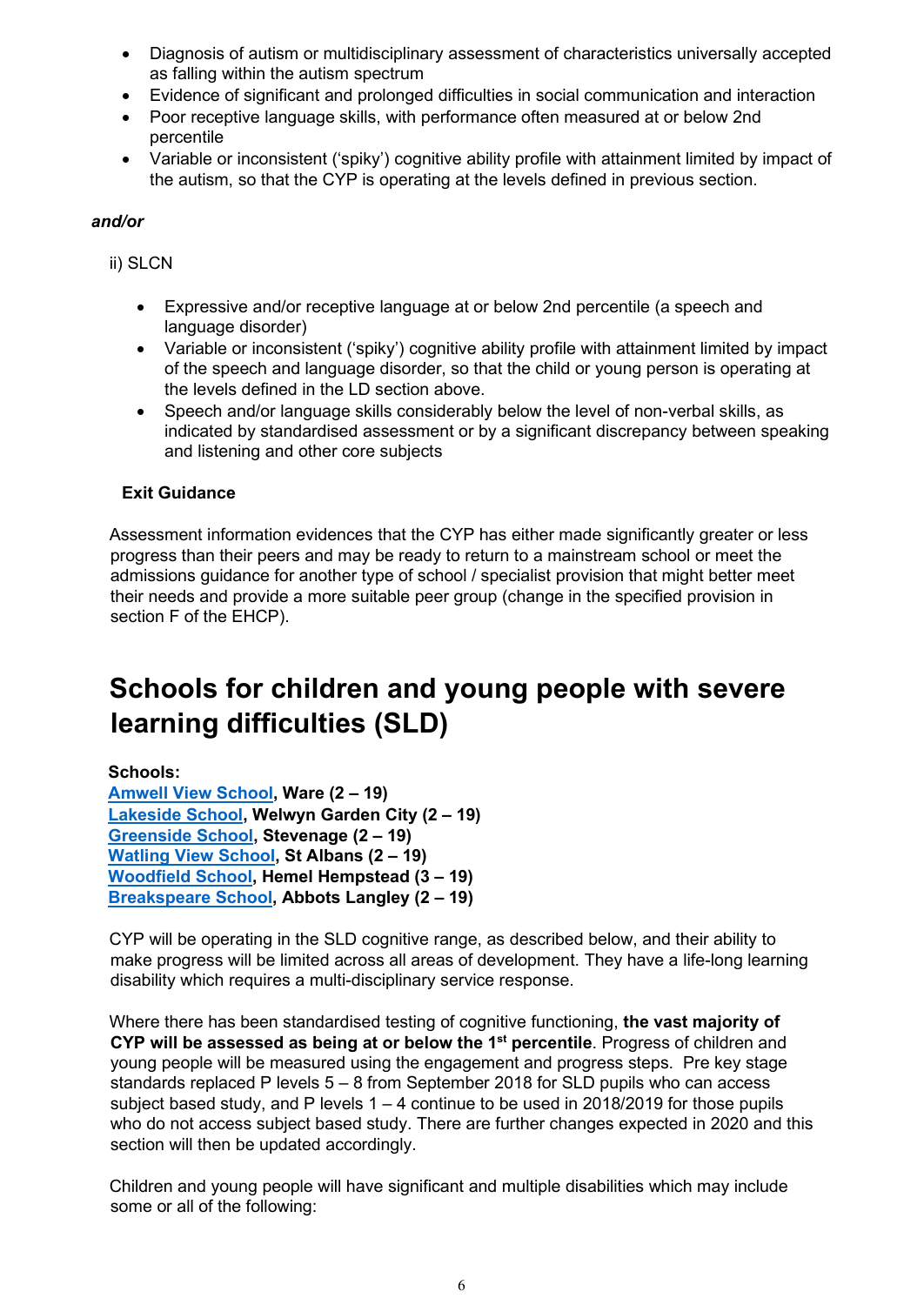- Severe learning difficulties
- Profound and multiple learning difficulties
- Autistic spectrum conditions
- Significant difficulties with communication (expressive and/or receptive language)
- Sensory impairment

This may manifest itself in some or all of the following:

- Considerable difficulties with appropriate social interaction and understanding
- Associated challenging behaviour
- Limited self-help skills and awareness of danger
- Predominantly dependent on adults for personal care skills
- Reliant on adults for activities, and travel dependent

Associated secondary needs may include:

- Related physical difficulties including those with significant and severe needs
- Related medical difficulties including those with life-limiting conditions
- Fine and gross motor difficulties
- Multi-sensory impairment
- Attention deficit hyperactivity disorder (ADHD)
- Sensory integration difficulties

Typically CYP in an SLD setting will require a highly differentiated and personalised curriculum to meet their assessed significant profile of need. A high priority is placed on developing CYP's communication, independence, social and functional everyday living skills.

SLD schools will use, for example, the Early Years Foundation Stage (EYFS) framework, Routes or Quest for Learning framework, and different pathways of learning (such as preformal, semi-formal or formal) and a wide variety of accredited modules for post 16.

Pre-school age children will be functioning at significantly below their chronological age, i.e. below half their chronological age in most areas of development. They may have an inconsistent development profile.

Children and young people will require a highly differentiated and personalised curriculum to meet their significant profile of need. The opportunities for independent learning and activities will be limited

#### **Exit Guidance**

Assessment information evidences that the CYP has either made significantly greater or less progress than their peers and may meet the admissions guidance for another type of special school / specialist provision that might better meet their needs and provide a more suitable peer group (change in the specified provision in section F of the EHCP).

## <span id="page-6-0"></span>**Schools / specialist provision for children and young people with physical and/or neurological impairment (PNI)**

**Schools: [Lonsdale School,](https://www.lonsdale.herts.sch.uk/) Stevenage (3 – 18) [Meadow Wood School,](https://www.meadowwood.herts.sch.uk/) Bushey (3 – 11)**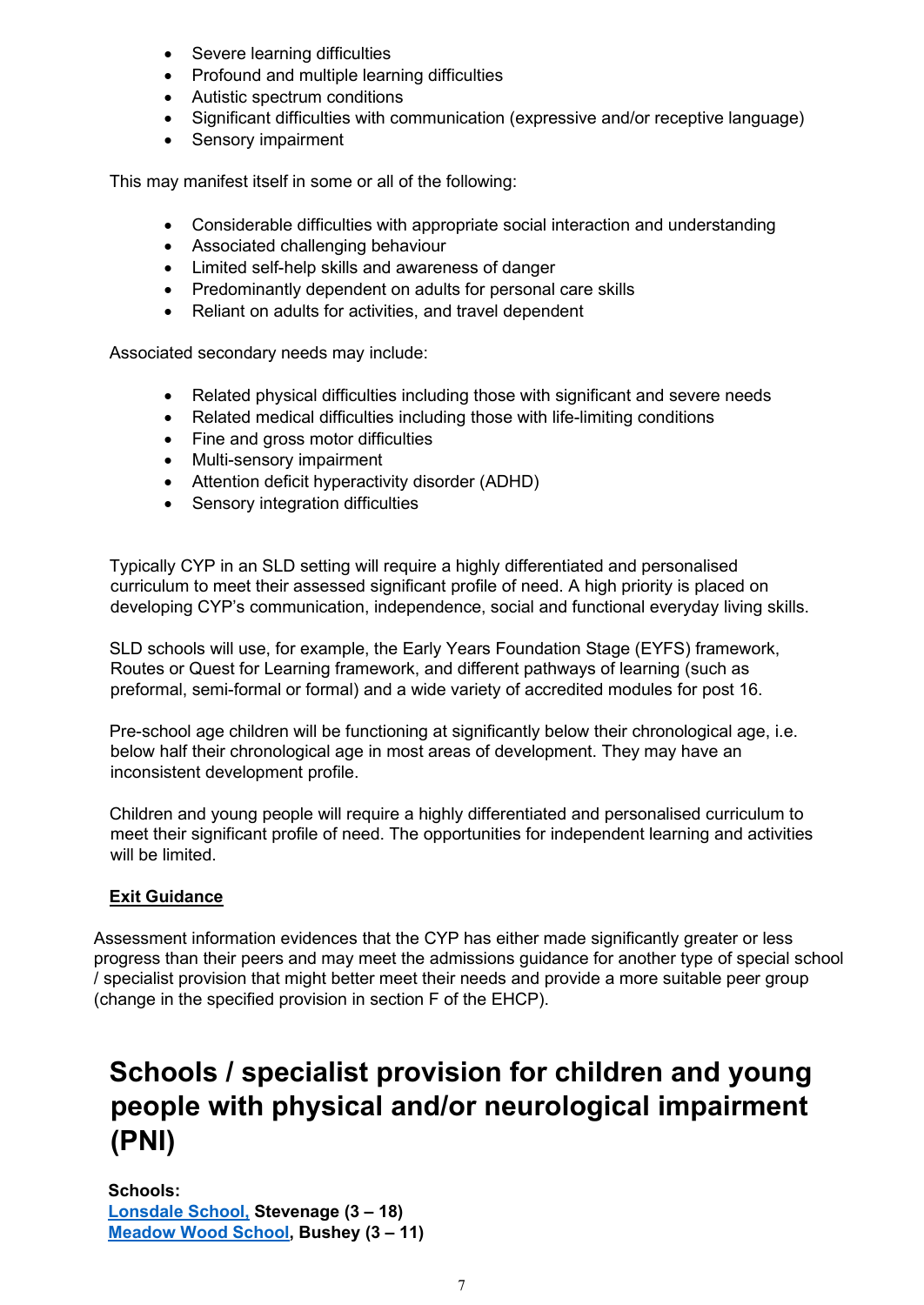#### **[Bushey Meads School,](https://busheymeads.org.uk/) Bushey (11 – 18) – mainstream secondary with a base**

Children and young people attending a Physical and Neurological Impairment (PNI) special school will have severe physical difficulties as their main presenting need, which could not be met within a mainstream setting with reasonable adjustments. Their disability may be caused by injury, illness, a congenital condition or genetic disorder that causes a loss of or difference in physiological or psychological function. They may have little control over their physical functioning, and their disability may have a severe or profound effect upon their ability to access learning and on their attainment and achievement at school.

These children and young people may also have a range of other needs associated with their physical difficulties which may include sensory impairments or an additional neurological impairment such as epilepsy.

Children and young people in a PNI school will have a range of cognitive functioning, and rates of progress can be very varied. Some children and young people will be linguistically and academically able, while others may have significant developmental delay and/or below average attainments. All, however, will have the ability to be active and interested participants in their environment and seek to gain an understanding of their personal worlds through physical exploration. All children and young people will require a physical curriculum to support their learning and the development of their physical, communication and cognitive skills.

Some children and young people may have difficulties with speech, language and communication and require the use of alternative or augmentative approaches and aids to support their communication. Some children and young people may have difficulties with swallowing, feeding and drinking, and may require a gastrostomy tube to enable their nutritional needs to be met. They may also have significant health needs which require regular or continuous medical intervention.

Children and young people attending a PNI special school may require a wide variety of specialist equipment in order to access learning and to support the development of their learning and of their physical and communication skills. They may also be dependent on others for some or all of their personal care and travel needs. Children and young people in a PNI special school will also require the intervention of therapy and healthcare professionals to:

- Regularly assess and review therapy and healthcare needs
- Provide goal-based therapy programmes adapted to children and young people's learning and developmental needs, and appropriate for a school setting
- Provide direct therapy intervention according to clinical need
- Provide support, advice and training for school staff in relation to access to learning and the curriculum, and the development of children and young people's physical skills, communication skills and health management
- Communicate regularly with parents about children and young people's health and therapy provision and the impact of health and therapy intervention.

For younger children it may initially be difficult to establish the true level of their cognitive functioning. While it can be difficult to differentiate between a main presenting need of PNI or SLD in the early years, this is usually clearer at the time of transition from Key Stage 1 to Key Stage 2 or at secondary transfer.

Where a child at secondary transfer meets the admissions guidance for placement in an SLD school, then placement in a secondary PNI specialist provision is not normally appropriate. Young people attending a secondary mainstream provision will be able to access the mainstream secondary curriculum with specialist support and adaptation and will have therapy and medical needs that can be met within a mainstream provision with additional resources.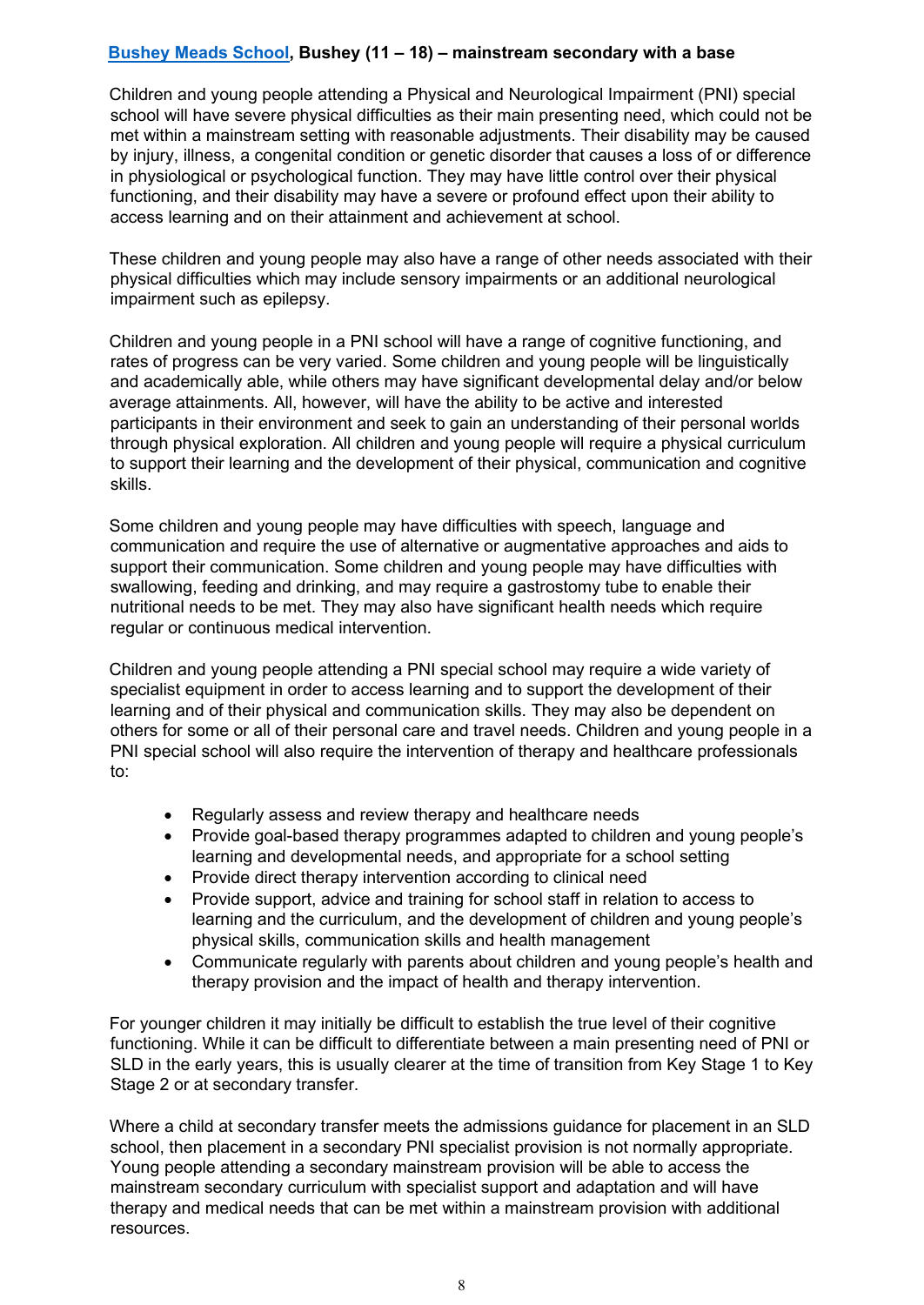#### **Exit Guidance**

Assessment information evidences that the CYP has either made significantly greater or less progress than their peers and may be ready to return to a mainstream school or meet the admissions guidance for another type of school / specialist provision that might better meet their needs and provide a more suitable peer group (change in the specified provision in section F of the EHCP).

## <span id="page-8-0"></span>**Schools and specialist provisions for children and young people with hearing impairments (HI)**

<span id="page-8-1"></span>**Schools and specialist provision in mainstream schools:** 

**[Heathlands School,](https://heathlands.herts.sch.uk/) St Albans – Total Communication ages 2 – 16 [Knightsfield School,](http://knightsfield.herts.sch.uk/) Welwyn Garden City – Auditory Oral ages 10 – 18 [Maple Primary School,](https://maple.herts.sch.uk/) St Albans (10 place HI specialist provision) [Moss Bury Primary School,](http://www.mossbury.herts.sch.uk/) Stevenage (6 place HI specialist provision)**

All children and young people will have a significant hearing impairment as their main presenting special educational need which will affect their development of language and communication and their access to learning.

The hearing impairment may have a significant effect on children and young people's:

- Language and communication skills
- Speech intelligibility
- Listening and attention (particularly in poor acoustic conditions or demanding learning and social situations)
- Understanding of language and concepts
- Ability to express thoughts and feelings
- Relationships and interaction with others

This may manifest itself in difficulties with some or all of the following:

- The ability to engage in the life of the school fully
- Social maturity / self-confidence / self-esteem
- Literacy and numeracy
- Access to information and incidental learning
- Academic progress

They may also have a strong reliance on visual learning or multi-sensory learning.

For some children and young people the likelihood of these difficulties is known, so early placement is preferable to ensure good outcomes and to guard against the anticipated difficulties and avoid a widening gap compared to hearing peers.

Some children and young people may have needs additional to their HI, which could include:

- Visual impairment
- Physical impairment
- Specific learning difficulties
- Speech, language and communication disorder
- Autistic spectrum condition
- Medical difficulties
- Emotional and behavioural difficulties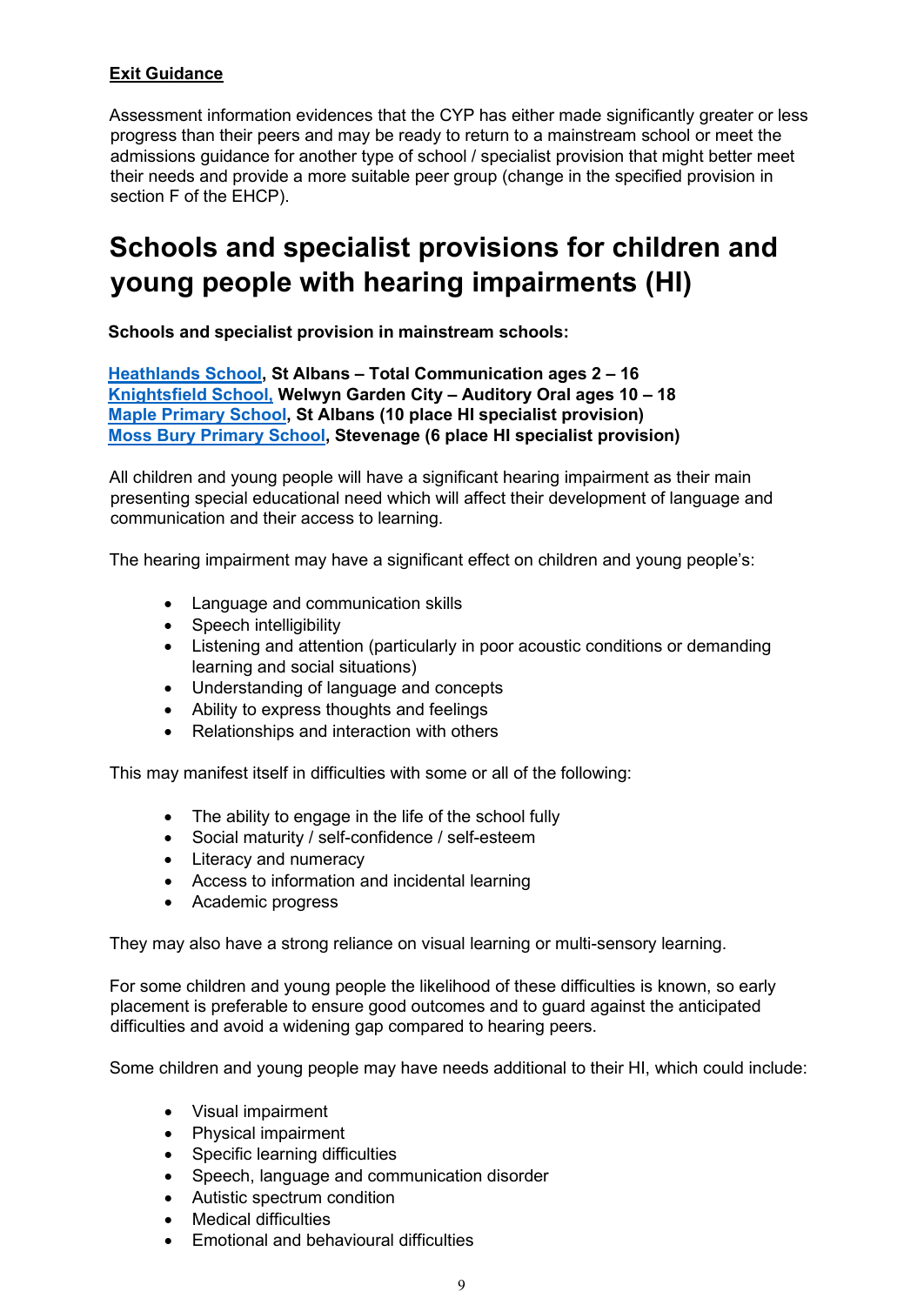• Moderate learning difficulties

Pupils' ability range will be wide, as will their functioning range, covering a cognitive span from low ability to gifted and talented. All children and young people will need the curriculum delivered in an accessible way with the development of language and cross curricular literacy at its core. This may include the use of sign language, Sign Supported English (SSE), a structured approach to language delivery and development, techniques and approaches designed specifically for deaf children i.e. visual phonics, auditory training, listening programmes and shape coding.

Children with hearing impairment will need a standard physical environment, including access to an acoustic environment meeting BB93 recommendations, use of technological and assistive listening devices e.g. cochlear implants, hearing aids, radio hearing aids, sound field systems, wireless mini-mics.

Some children may benefit from a deaf peer group to secure the development of their social and emotional wellbeing.

All children and young people will require opportunities to develop their language and communication skills. Some children and young people will require an auditory / oral approach (using listening, speaking and lip-reading) and will be appropriately placed at a unit or school using an auditory / oral approach. This would be indicated by information within specialist reports or parental preference clarifying that a child or young person was developing communication predominantly through listening and speaking. These children / young people will be aided by either cochlear implant/s or hearing aids.

Some children and young people will require or prefer a total communication approach and will be appropriately placed at a school using a total communication approach. This would be indicated by information within specialist reports clarifying that a child or young person was developing communication predominantly through signing or benefits from sign support or has made little or no progress with acquisition of language through listening. In addition, some children and young people from deaf family backgrounds have age appropriate language in BSL. Good outcomes will be secured for them through continuing provision of BSL.

At secondary transfer, it may be appropriate for a child who has previously used total communication to transfer to a school using an auditory/oral approach, if specialist reports and parental preference indicate that the child has developed his or her expressive and receptive spoken language skills to a level that would enable him or her to access the curriculum and social interaction without sign support.

### **Exit Guidance**

Assessment information evidences that the CYP has either made significantly greater or less progress than their peers and may be ready to return to a mainstream school or meet the admissions guidance for another type of special school / specialist provision that might better meet their needs and provide a more suitable peer group (change in the specified provision in section F of the EHCP).

## <span id="page-9-0"></span>**Schools for children with social, emotional and mental health difficulties (SEMH)**

**Schools:** 

**[Larwood School,](https://www.larwood.herts.sch.uk/) Stevenage – Primary (5 – 11) girls and boys [Haywood Grove School ,](http://www.haywoodgrove.co.uk/) Hemel Hempstead – Primary (5 – 11) girls and boys [Batchwood School,](https://www.batchwood.herts.sch.uk/) St Albans – Secondary (11 – 16) girls and boys [Falconer School,](http://falconer.herts.sch.uk/) Bushey – Secondary (11 – 16) boys**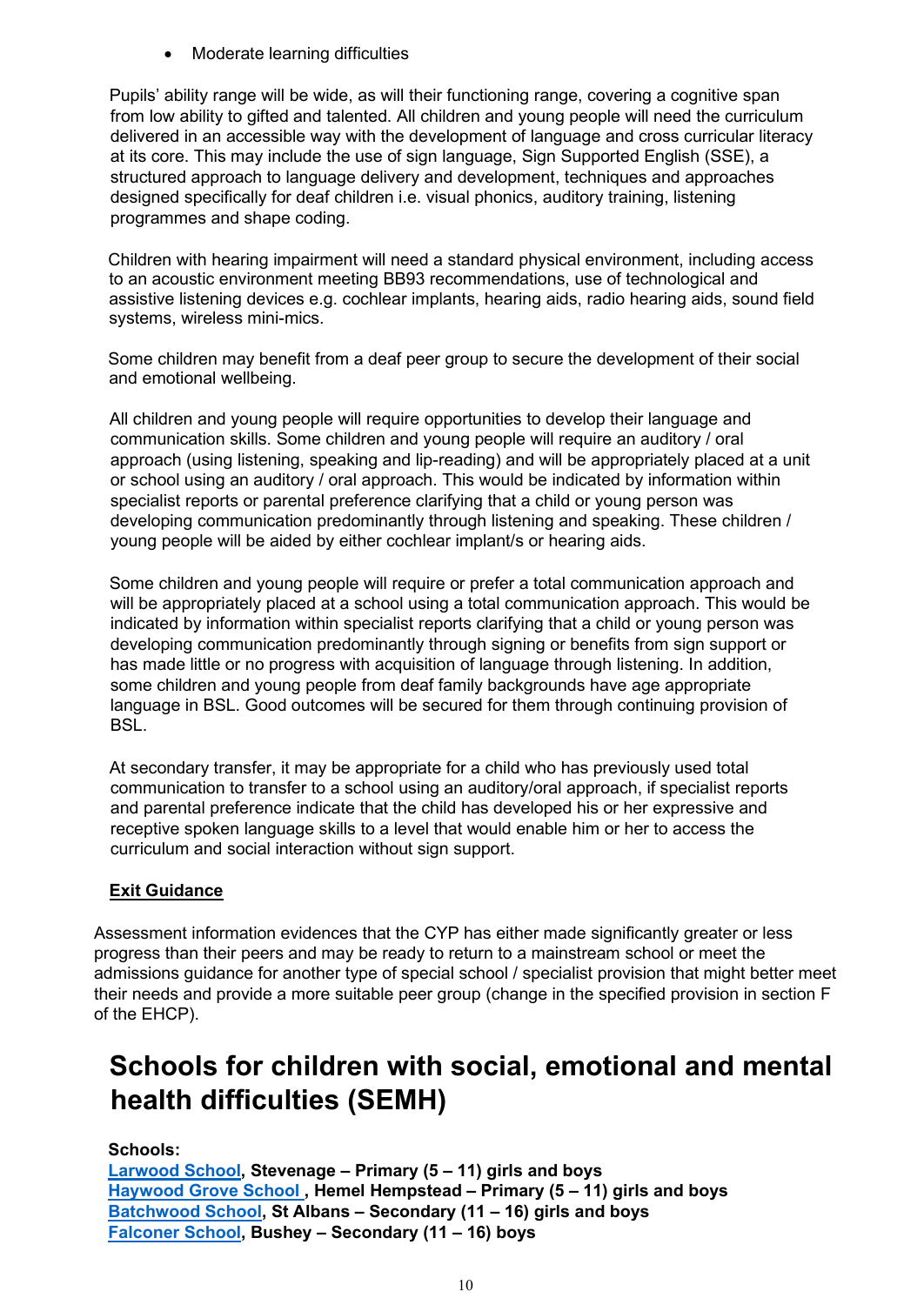#### **[Brandles School,](http://www.brandles.herts.sch.uk/) Baldock – Secondary (11 – 16) boys [Hailey Hall School,](https://www.haileyhall.herts.sch.uk/) Hertford – Secondary (11 – 16) boys**

Pupils placed in this type of school will experience a wide range of social and emotional difficulties which manifest themselves in many ways. These may include becoming withdrawn or isolated, as well as displaying challenging, disruptive or disturbing behaviour. These behaviours may reflect underlying mental health difficulties such as anxiety or depression, self-harming, substance misuse, eating disorders or physical symptoms that are medically unexplained. Other children and young people may have disabilities such as attention deficit disorder, attention deficit hyperactive disorder or attachment disorder where mainstream provision has not been able to meet their needs. Some may have unmet learning needs. Pupils' ability range will be wide, as will their functioning range, covering a cognitive span from low ability to gifted and talented. Sustained interventions from specialised agencies in other settings will have been unable to bring about a positive change.

It will be clear (that in the vast majority of cases) from school based behaviour logs/supporting notes that such behaviours/issues have developed over time and a number of strategies have been used to try and support the pupil. However, such interventions have failed or have had limited impact.

Pupils may have experienced significant social issues; for example, disrupted home and personal life is a significant contributory factor in many cases, with adult responses reinforcing inappropriate behaviours. Their behaviour may be a result of abuse, neglect or psychological trauma. Challenging behaviour can also be as a result of their Special Educational Need (SEN). Many pupils may be known to the early help and / or social care services and / or CAMHS. Some pupils may also demonstrate a sudden and catastrophic deterioration in behaviour that does not respond to appropriate specialist intervention, however, school based evidence will make it clear the actions and support that have been used so far.

Pupils' behaviour may be a result of mental health concerns.

Only medical professionals should make a formal diagnosis of a mental health condition. Schools, however, are well-placed to observe children day-to-day and identify those whose behaviour suggests that they may be experiencing a mental health problem or be at risk of developing one. This may include withdrawn pupils whose needs may otherwise go unrecognised. School based evidence will make it clear the actions and support that have been used so far. (Guidance can be found in [GOV.UK's mental health and behaviour advice](https://www.gov.uk/government/uploads/system/uploads/attachment_data/file/508847/Ment%20al_Health_and_Behaviour_-_advice_for_Schools_160316.pdf)  [for schools document\)](https://www.gov.uk/government/uploads/system/uploads/attachment_data/file/508847/Ment%20al_Health_and_Behaviour_-_advice_for_Schools_160316.pdf).

Pupils with a diagnosis of ASD who require this provision are unlikely to have autism as their main presenting need, but this additional or associated need will mean that their combination of difficulties presents as a complex profile of overlapping, co-morbid needs.

Pupils' difficulties are likely to be an amalgamation of the three broad categories: social, emotional and mental health. Pupils may exhibit behaviours in one or more of the three categories. There is no particular number of indicators which mean this provision is required if met: some pupils may exhibit just a few to a very significant and severe extent, whilst others will meet a large number with varying intensity. In all cases there will be a pronounced and measurable impact upon pupils' learning and attainment, with pupils achieving considerably below their potential in most areas of the curriculum.

Indicators for **social difficulties** will include some of the following:

- Persistent challenging of authority
- Regular and sustained aggression or threat of aggression towards others
- Some learning difficulty or underachievement
- Routinely anti-social and uncooperative
- Long-standing indifferent or erratic response to discipline
- Significantly delayed / immature social skills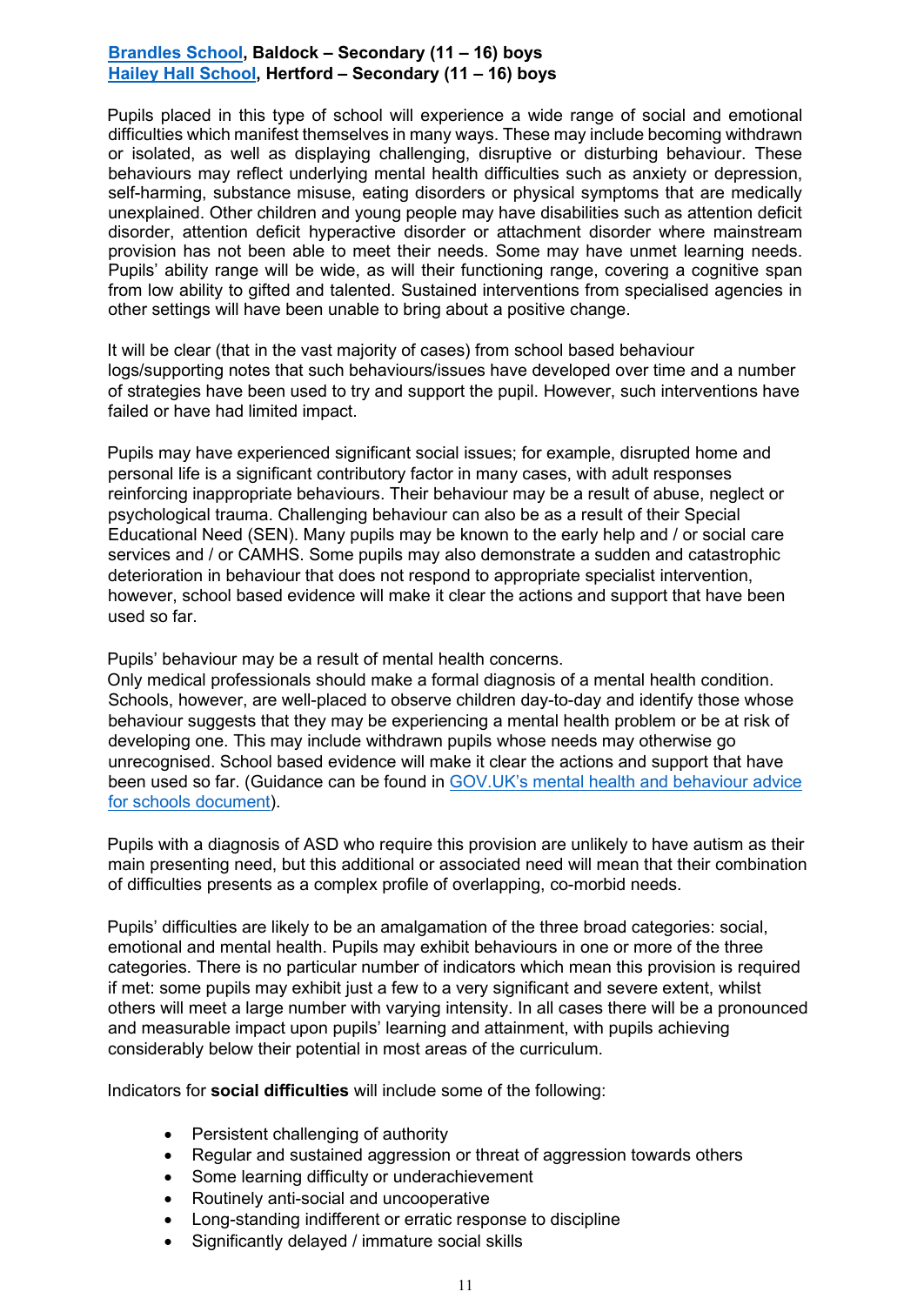- Long-standing inability to form relationships (peer / peer and / or peer / adult)
- Very poor social communication skills, including social use of language and the conventions of social behaviour
- Entrenched lack of social conscience or a sense of inner justice
- Behaviours which seek to exploit weaknesses in others and to control situations, including regular use of targeted and abusive language
- Persistent lack of basic hygiene and / or sense of personal safety
- Severe and regular damage to property

Indicators for **emotional difficulties** will include some of the following:

- Persistent Low self-esteem and poor self-image
- Extreme lack of empathy and respect for the needs and rights, feelings and emotions of others, including inappropriate emotional responses and actions in a given situation
- Long-standing school phobic / neurotic / isolated
- Considerable frustration or distress
- Extremes of emotions or withdrawal behaviour
- Entrenched inability to trust others and / or lack of resilience
- Highly inappropriate sexualised behaviour, including a preoccupation with sexualised matters and language
- Expressed desire to harm others for reasons of self-esteem and / or status, including through psychological intimidation or bullying behaviour
- Persistent inability to manage own anger

Indicators for **Mental Health difficulties** will include some of the following:

Some children experience a range of emotional and behavioural problems that are outside the normal range for their age or gender. These children and young people could be described as experiencing mental health problems or disorders.

Mental health professionals have defined these as:

- emotional disorders, e.g. phobias,
- anxiety states and depression;
- conduct disorders, e.g. stealing, defiance, fire-setting, aggression and antisocial behaviour;
- hyperkinetic disorders, e.g. disturbance of activity and attention including ADHD
- developmental disorders, e.g. delay in acquiring certain skills such as speech, social ability or bladder control, primarily affecting children with autism and those with pervasive developmental disorders;
- attachment disorders, e.g. children who are markedly distressed or socially impaired as a result of an extremely abnormal pattern of attachment to parents or major care givers.
- other mental health problems include eating disorders, habit disorders, posttraumatic stress syndromes; somatic disorders; and psychotic disorders e.g. schizophrenia and manic depressive disorder

Many of these problems will be experienced as mild and transitory challenges for the child and their family, whereas others will have serious and longer lasting effects. When a problem is particularly severe or persistent over time, or when a number of these difficulties are experienced at the same time, children are often described as having mental health disorders.

#### **Exit guidance**

Some pupils with the right specialist support accessed through the special school will make sufficient progress to consider a move back into a mainstream setting. The key to a successful placement back in mainstream is that it meets the needs and aspirations of the pupil and that all parties are committed to making the mainstream placement work.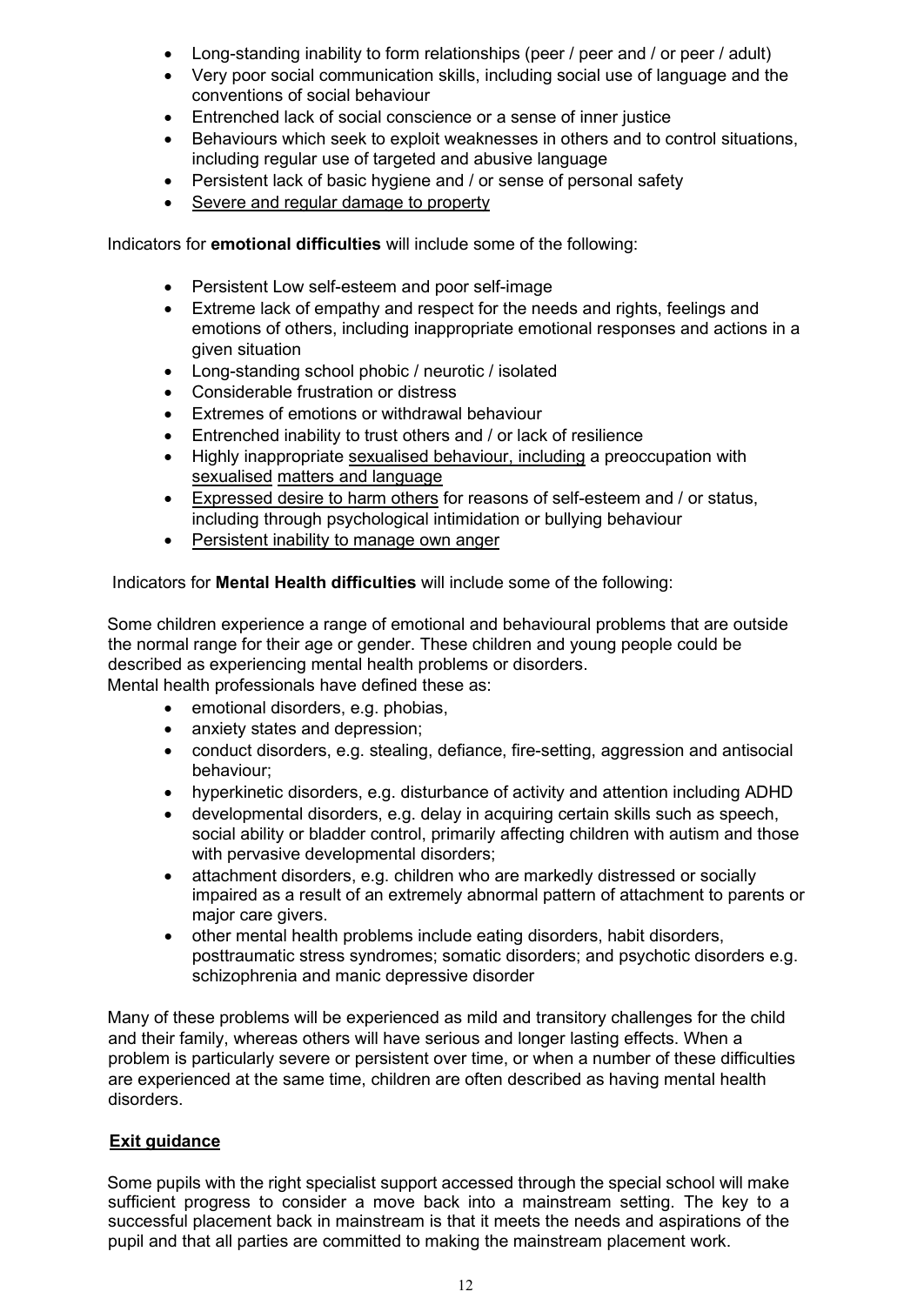Dual placements or structured trials in mainstream schools can be considered to test out the potential of pupils to operate successfully in that environment.

It will be appropriate for pupils to leave a special school placement when they are securely able to:

- Make positive choices more frequently
- Operate in various social contexts
- Cope with different situations and make independent transition successfully (e.g. from smaller to larger groups)
- Overcome resistance to and fear of learning
- Maintain workable relationships with adults

Pupils may return to a mainstream setting at any time, following appropriate review of their EHCP. However it is especially important to consider mainstream options in advance of times of transition, e.g. transfer between primary and secondary phases. The bullet point factors above are also relevant in considering a mainstream dual placement during KS3, and to developing a programme during KS4 which may also involve FE college or alternative providers. (For guidance on dual placements, see introduction P5.)

## <span id="page-12-0"></span>**School for children with autism and / or social, emotional and behavioural difficulties**

#### **[Roman Fields School](https://www.romanfields.herts.sch.uk/) – Secondary (11 – 18) Boxmoor, Hemel Hempstead**

**Roman Fields is an alternative provision for CYP with autism and/or social, emotional and behavioural difficulties.** All young people MUST have an EHC Plan to be considered for a place. CYP's ability range is often wide, as is their functioning range, covering a cognitive span from low ability to gifted and talented.

CYP placed at Roman Fields will primarily have difficulties including:

- Disrupted / unusual emotional or social development.
- Autism.
- ADHD, ADD, ODD or similar medically diagnosed disorders.
- Diagnosed mental health conditions and difficulties.

Some of the CYP will have been permanently excluded or at risk of permanent exclusion from mainstream, special or out-county schools. Others have not yet thrived in other settings, having associated anxiety levels and/or mental health concerns. Typically pupils would join Roman Fields when a significant range of support from a range of specialists has failed to have the desired impact on their learning and or social and emotional well-being.

#### **Exit guidance**

Some young people are so successful in this specialist setting that transition to a mainstream school or post 16 college is often the outcome. The key to a successful placement in a school or college is that it meets the hopes and aspirations of the young person and his or her parents/carers. Dual placements or structured trials provide the means to support youngsters and assess whether they are able to function successfully in a new environment.

The aim is for young people to leave the provision with the qualifications, skills and attributes to succeed in their adult lives, along with an agreed onward placement that matches their interests and aspirations.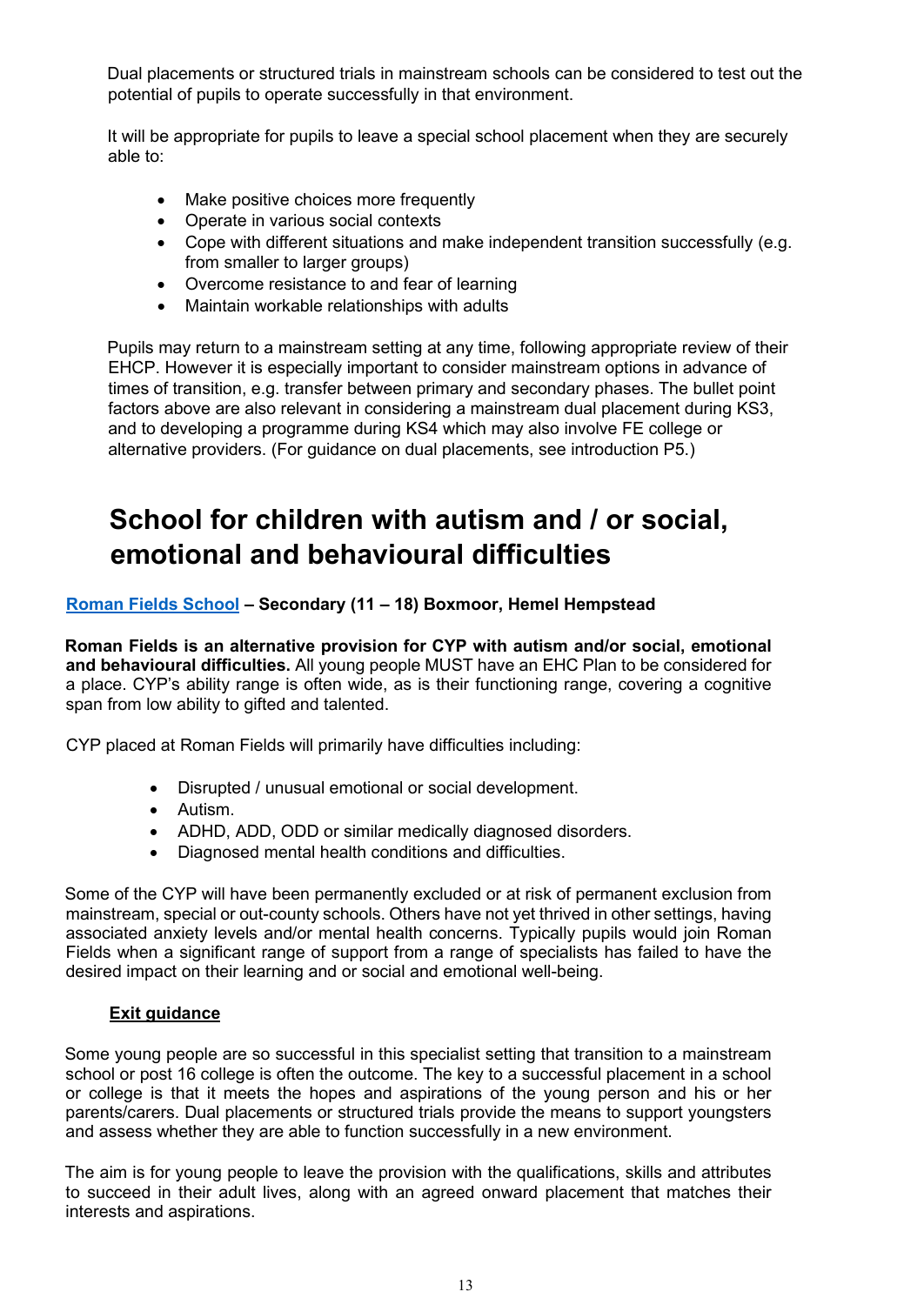- Build relationships with peers and adults.
- Make positive choices.
- Operate in various social contexts.
- Cope with different situations and make independent transition successfully (e.g. from smaller to larger groups).
- Overcome resistance to and fear of learning.
- Maintain relationships as adults.

## <span id="page-13-0"></span>**Mainstream bases for speech, language and communication needs**

**Note:** The role and purpose of these provisions is being reviewed due to the changing needs of pupils and current numbers accessing the provision. The admissions guidance will be updated if required as part of this process.

CYP considered for a place in a speech and language base in a mainstream school will have a specific impairment of speech and/or language abilities as their primary presenting area of difficulty at the time of placement. A specific speech and language impairment (SSLI) describes CYP whose skill in understanding and/or expressing themselves through speech and language is significantly impaired in the context of their general ability assessed nonverbally.

An SSLI can affect various aspects of speech and/or language in complex ways. The CYP placed in a speech and language base will at the time of assessment have impairment in one or more of the following:

- Receptive language
- Expressive language
- Speech and phonology

They could also have additional needs such as:

- Social use of language and functioning
- Attention and listening
- Memory for spoken information
- Motor skills
- Symbolic play

They may have social and emotional difficulties arising from frustrations in communicating or they may have an autistic spectrum condition; however, these additional needs will not be severe enough to prevent the young person making progress over time in the base in relation to their speech and language needs.

Typical levels of functioning will be:

- Achieving at or below the  $2^{nd}$  percentile in one or more areas of speech and language when assessed on a standardised test of language development
- Operating outside of the levels that are consistent with admission to an LD school (see SLCN section of LD Admissions Guidance on page 6)
- A significant discrepancy between a CYP's speech/language skills and his/her level of general ability assessed non-verbally where both assessments have taken place
- An SSLI which is demonstrable regardless of the young person's first language

### **Exit Guidance**